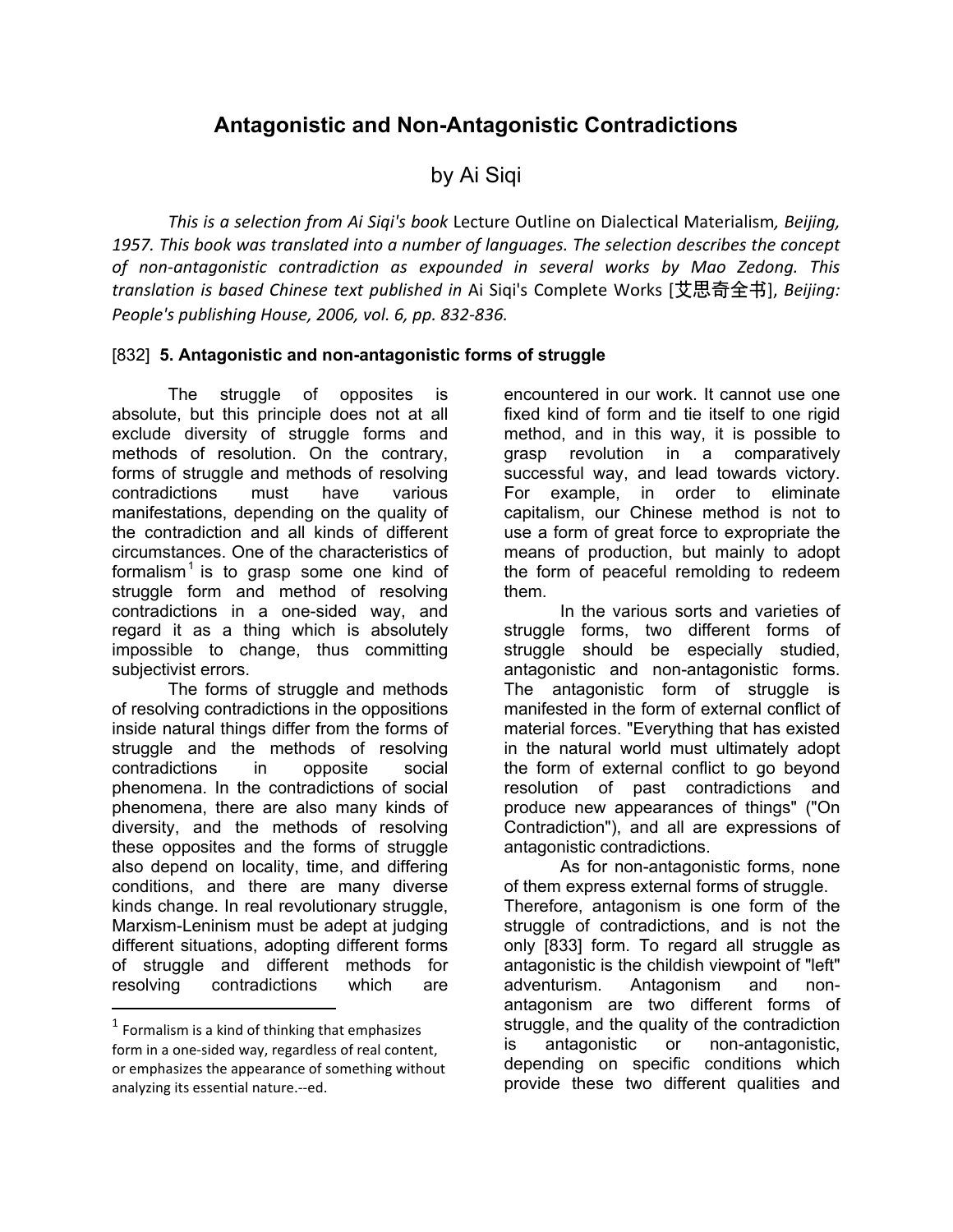processes of the development of contradictions.

"Antagonistic contradiction" indicates the kind of contradiction in which it is possible for the character of an external clash to burst out between the two opposite sides, and consequently the resolution of this type of contradiction must be mainly through the form of external conflict. The relation between the opposite sides of a non-antagonistic contradiction, therefore, does not contain the factor of needing to erupt into external conflict. Therefore the resolution of such a contradiction does not have to pass through the form of external conflict. Antagonistic contradictions, for example, the class contradictions of exploiter and exploited inside class society, have an antagonistic character because of the terrible conflict in the relation of the economic position of the two sides.

As Comrade Mao Zedong has said: "The contradictions of capitalist society show violent antagonism and conflict, show violent class struggle, and that kind of contradiction cannot possibly be resolved through the capitalist system itself, but only socialist revolution can also resolve them."("On the question of the correct handling of contradictions among the people") In international relations, the contradiction between imperialism and the people of the whole world and oppressed nations also has an antagonistic nature.

In non-antagonistic contradictions, for example, the contradiction between the working class and the peasantry, the economic position of both sides is not one of terrible basic conflict. On the contrary, their basic interests are identical, so this kind of contradiction does not have an antagonistic character. It is ordinarily said that contradictions between the enemy and us have an antagonistic character, and contradictions among the people, among the working people, do not have an antagonistic character.

In addition to antagonism, the contradiction between bourgeoisie and the working class has a non-antagonistic aspect. This contradiction is originally antagonistic, but because the working class has adopted suitable policies and methods of struggle, and also because under the regime of people's democratic dictatorship of the working class, capitalist elements opposed to the socialist transformation ordinarily do not resist firmly, this antagonistic contradiction can transform into a non-antagonistic contradiction. On the basis of different qualities of contradictions, as well as different developmental conditions of contradictions and adopting different forms of struggle to resolve contradictions, a prerequisite for the correct direction of practical action is guaranteed.

[834] To study antagonistic and nonantagonistic forms of struggle, it is necessary to pay attention to the relation and mutual transformation of both sides. In their resolution process antagonistic contradictions cannot avoid the need to take on some kind of antagonistic struggle form (the antagonistic form also has various sorts and varieties, like the antagonistic form of a bomb burst, military antagonism, political conflict, etc.), but under certain development conditions, patterns of nonantagonistic struggle forms can also arise (like the proletariat of a capitalist country, which, under certain conditions takes part in parliamentary struggle and some legal open struggle. Naturally, even this kind of struggle can often include the form of external conflict), the contradiction of New China's bourgeoisie and proletariat is a contradiction among the people which contains a class contradiction.

The CPC made great efforts to use the method of criticism to resolve this contradiction. But this contradiction originally had an antagonistic character, and therefore, in order to resolve it, the pattern of the struggle form it took on still unavoidable needed to contain an antagonistic aspect. The "54" struggle<sup>2</sup> was once an important period of struggle, even if

 <sup>2</sup> "The 54 struggle" means the May 4th Movement, an important anti-imperialist political and cultural movement that began in China on May 4th, 1919, as a
protest
against
the
Treaty
of
Versailles.‐‐ed.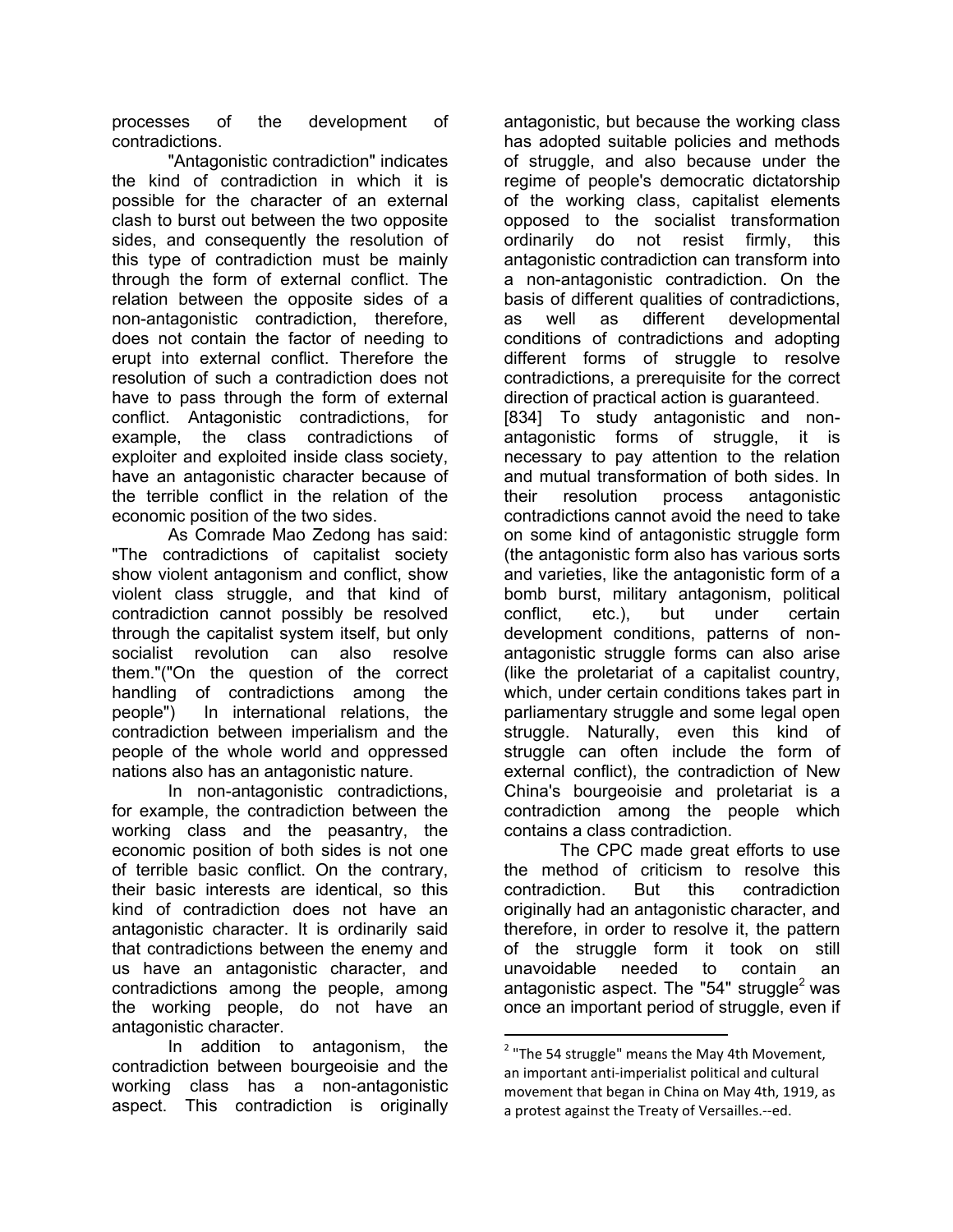the socialist transformation of capitalist industry had not previously been basically completed. In the present struggle, begun by the bourgeoisie, which has made a furious political and economic assault against proletarian leadership, if the working class reaches out to the broad masses in order to beat off this attack, antagonism can also arise. This present struggle, with regard to its focal point, will be said to move toward having an antagonistic form. Still, because the vast majority of China's national bourgeoisie is a petty bourgeoisie with extremely weak economic power, because they also have anti-imperialist patriotic demands, because they join the working class in a long-term alliance, and because in New China they are led by the working class, therefore, even in the struggle of the "three-anti" and "five-anti" campaigns,  $3$  the working class also was able to focus the struggle (as a struggle against grossly illegal accounts) and exclude the adoption of an antagonistic form. It also generously came to use a nonantagonistic form of struggle of combining persuasion and education. That is to say, this also had a non-antagonistic aspect.

After the "three antis" and "five antis," in the high tide of the socialization of industry and commerce, the struggle of the working class against the bourgeoisie mainly undertook to adopt the nonantagonistic form of struggle of persuasion and education. Under proletarian dictatorship, China aims at the socialist transformation of the national bourgeoisie, and realizes the peaceful road. But this kind of peaceful [835] road is certainly not a path without struggle, but is from beginning to

end permeated by many paths of struggle. Therefore, it is called the peaceful road only because the struggle of the contradiction is not manifested in violent antagonism. Moreover, in all struggles every effort is made to strengthen the revolutionary united front of the broad masses of the people, and to avoid the rupture of the united front. Here the theory of the peaceful road is definitely not equivalent to a struggle form theory, but is merely one non-antagonistic form. In the course of peaceful development, there are both antagonistic forms and nonantagonistic forms, and in decisive struggle, antagonistic forms still rise to the focal point of action under the most important conditions. Here it is necessary to pay attention to antagonistic contradictions which transform into non-antagonistic contradictions.

As Comrade Mao Zedong said in "On the correct handling of contradictions among the people": "Between the working class and the national bourgeoisie there is a contradiction of exploiter and exploited, which originally was an antagonistic contradiction. But in our country's concrete conditions, these two classes' antagonistic contradiction, if it is handled appropriately, can be transformed into a non-antagonistic contradiction, and this contradiction can be resolved by peaceful methods. If we handle it improperly, and do not adopt the policy toward the national bourgeoisie of unity, criticism and education, the then national bourgeoisie may not accept this policy of ours, and then contradiction between the working class and the national bourgeoisie can turn into a contradiction between ourselves and the enemy. "Our party's policy is to handle the contradiction of the bourgeoisie and the working class as a contradiction among the people, and this is just to say to adopt the policy unity, criticism, education about them. Because of the correctness of our policy about the correct handling of contradictions, the manifestation of antagonism of the contradiction is eventually a small, and in many cases, it is non-antagonistic.

 $3$  The "three anti" and "five anti" campaigns were initiated
by
the
Communist
Party
of
China
in
the early
1950s.
The
three
antis
opposed
corruption, waste, and bureaucracy. The five-anti campaign opposed
bribery,
theft
of
state
property,
tax
evasion, cheating
on
government
contracts,
and
stealing state
economic
information. —ed.